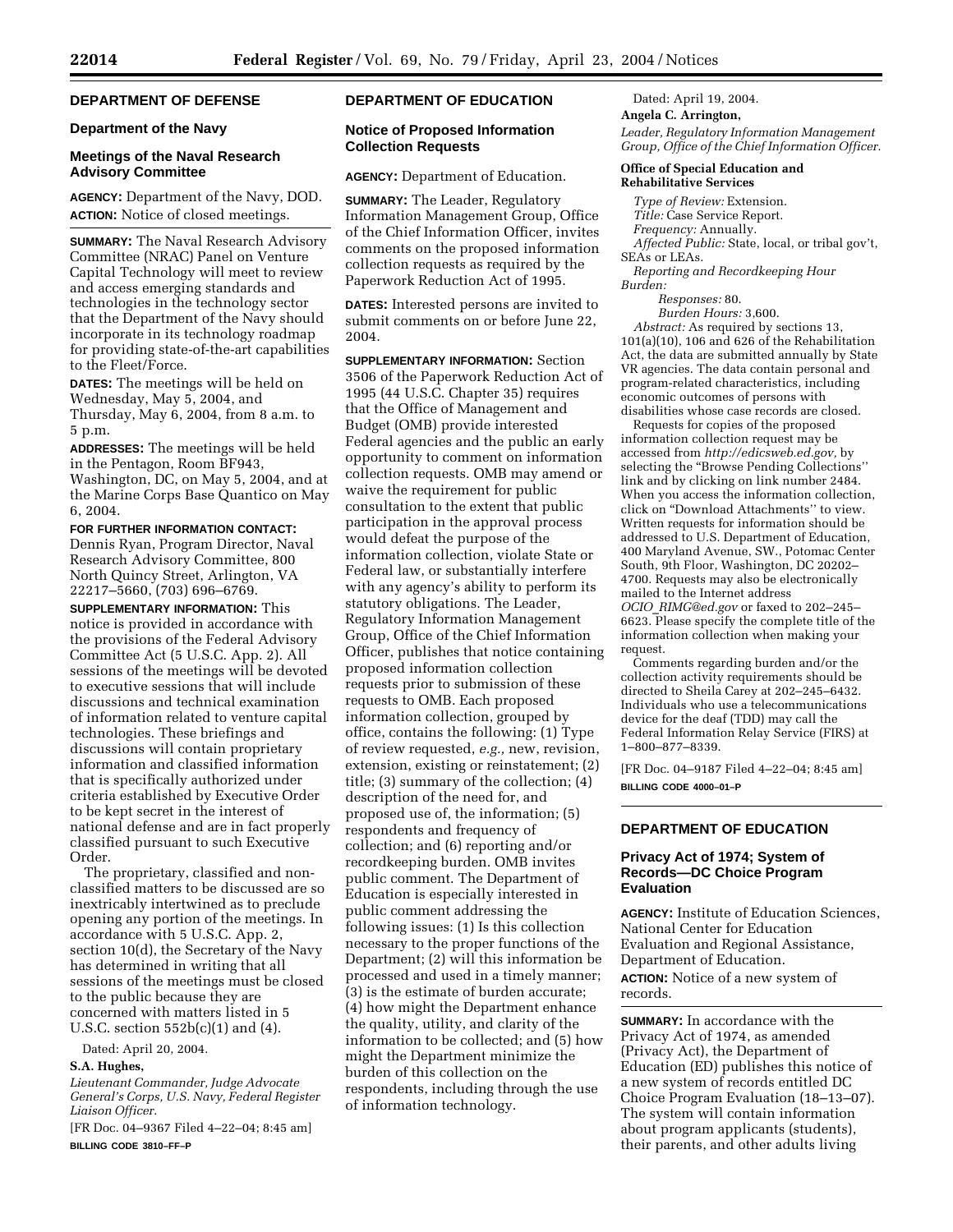with the applicants. It will include names, addresses, telephone numbers, social security numbers, demographic information—such as race/ethnicity, age, marital status, disability, language spoken in the home, educational background, and income—and the results of academic assessments. The system will also collect information about parents' satisfaction with their children's current schools and the reasons for seeking a new school. In addition, the system will collect scores on academic achievement examinations administered by a Department contractor for applicants who may not have participated in Spring, 2004 District of Columbia public schools (DCPS) testing. It will also contain academic achievement data and other student performance measures, including attendance and disciplinary records, from existing DCPS education records for all students in grades K thru 12.

**DATES:** The Department seeks comment on this new system of records described in this notice, in accordance with the requirements of the Privacy Act. We must receive your comments on the proposed routine use for the system of records included in this notice on or before May 24, 2004.

The Department filed a report describing the new system of records covered by this notice with the Chair of the Senate Committee on Governmental Affairs, the Chair of the House of Representatives Committee on Government Reform, and the Administrator of the Office of Information and Regulatory Affairs, Office of Management and Budget (OMB), on April 20, 2004.

Except for the provisions governing routine uses of records maintained in the system, this system of records notice is effective upon publication. The proposed routine use included in this new system of records will become effective on—(1) the expiration of the 40-day period for OMB review on May 30, 2004; (2) the expiration of a 30-day period for OMB review on May 20, 2004, if OMB waives 10 days of its review; or, (3) May 24, 2004, unless the proposed routine use included in the system of records needs to be changed as a result of public comment or OMB review.

**ADDRESSES:** Address all comments about the proposed routine uses to Dr. Ricky Takai, Director, Evaluation Division, National Center for Education Evaluation and Regional Assistance, Institute of Education Sciences, U.S. Department of Education, 555 New Jersey Avenue, NW., room 502d,

Washington, DC 20208. Telephone: (202) 208–7083. If you prefer to send comments through the Internet, use the following address: *comments@ed.gov.*  You must include the term ''DC Choice Evaluation'' in the subject line of the electronic message.

During and after the comment period, you may inspect all public comments about this notice in room 502, 555 New Jersey Avenue, NW., Washington, DC, between the hours of 8 a.m. and 4:30 p.m., eastern time, Monday through Friday of each week except Federal holidays.

# **Assistance to Individuals With Disabilities in Reviewing the Rulemaking Record**

On request, we will supply an appropriate aid, such as a reader or print magnifier, to an individual with a disability who needs assistance to review the comments or other documents in the public rulemaking record for this notice. If you want to schedule an appointment for this type of aid, please contact the person listed under **FOR FURTHER INFORMATION CONTACT**.

**FOR FURTHER INFORMATION CONTACT:** Dr. Ricky Takai. Telephone: (202) 208– 7083. If you use a telecommunications devise for the deaf (TDD), you may call the Federal Information Relay Service (FIRS) at 1–800–877–8339.

Individuals with disabilities may obtain this document in an alternative format (*e.g.*, Braille, large print, audiotape, or computer diskette) on request to the contact person listed in the preceding paragraph.

# **SUPPLEMENTARY INFORMATION:**

#### **Introduction**

The Privacy Act (5 U.S.C. 552a) requires ED to publish in the **Federal Register** this notice of a new system of records maintained by the Department. The Department's regulations implementing the Privacy Act are contained in part 5b of title 34 of the Code of Federal Regulations (CFR).

The Privacy Act applies to information about individuals that contain individually identifiable information that may be retrieved by a unique identifier associated with each individual, such as a name or social security number. The information about each individual is called a "record" and the system, whether manual or computer-based, is called a ''system of records.'' The Privacy Act requires each agency to publish notices of systems of records in the **Federal Register** and to prepare a report to OMB whenever the agency publishes a new or altered

system of records. Each agency is also required to send copies of the report to the Chair of the Senate Committee on Governmental Affairs and the Chair of the House Committee on Government Reform. These reports are intended to permit an evaluation of the probable or potential effect of the proposal on the privacy of individuals.

# **Electronic Access to This Document**

You may view this document, as well as all other Department of Education documents published in the **Federal Register**, in text or Adobe Portable Document Format (PDF) on the Internet at the following site: *www.ed.gov/news/ fedregister.* 

To use PDF you must have Adobe Acrobat Reader, which is available free at this site. If you have questions about using PDF, call the U.S. Government Printing Office (GPO), toll free, at 1– 888–293–6498, or in the Washington, DC, area at (202) 512–1530.

**Note:** The official version of this document is the document published in the **Federal Register**. Free Internet access to the official edition of the **Federal Register** and the CFR is available on GPO Access at: *http:// www.gpoaccess.gov/nara/index.html.* 

Dated: April 20, 2004.

### **Grover Whitehurst,**

# *Director, Institute of Education Sciences.*

For the reasons discussed in the preamble, the Director of the Institute of Education Sciences, U.S. Department of Education publishes a notice of a new system of records to read as follows:

#### **18–13–07**

#### **SYSTEM NAME:**

DC Choice Program Evaluation.

**SECURITY CLASSIFICATION:** 

#### None.

#### **SYSTEM LOCATION:**

Westat, 1650 Research Boulevard, Rockville, MD, 20850.

# **CATEGORIES OF INDIVIDUALS COVERED BY THE SYSTEM:**

There are two categories of individuals who are covered by this system. The system will contain records on DC Choice Program applicants (students), their parents and other adults living with these students. The system will also contain information on all DCPS non-applicant students from K thru 12.

# **CATEGORIES OF RECORDS IN THE SYSTEM:**

This system consists of the names, addresses, telephone numbers, social security numbers, demographic information—such as race/ethnicity,